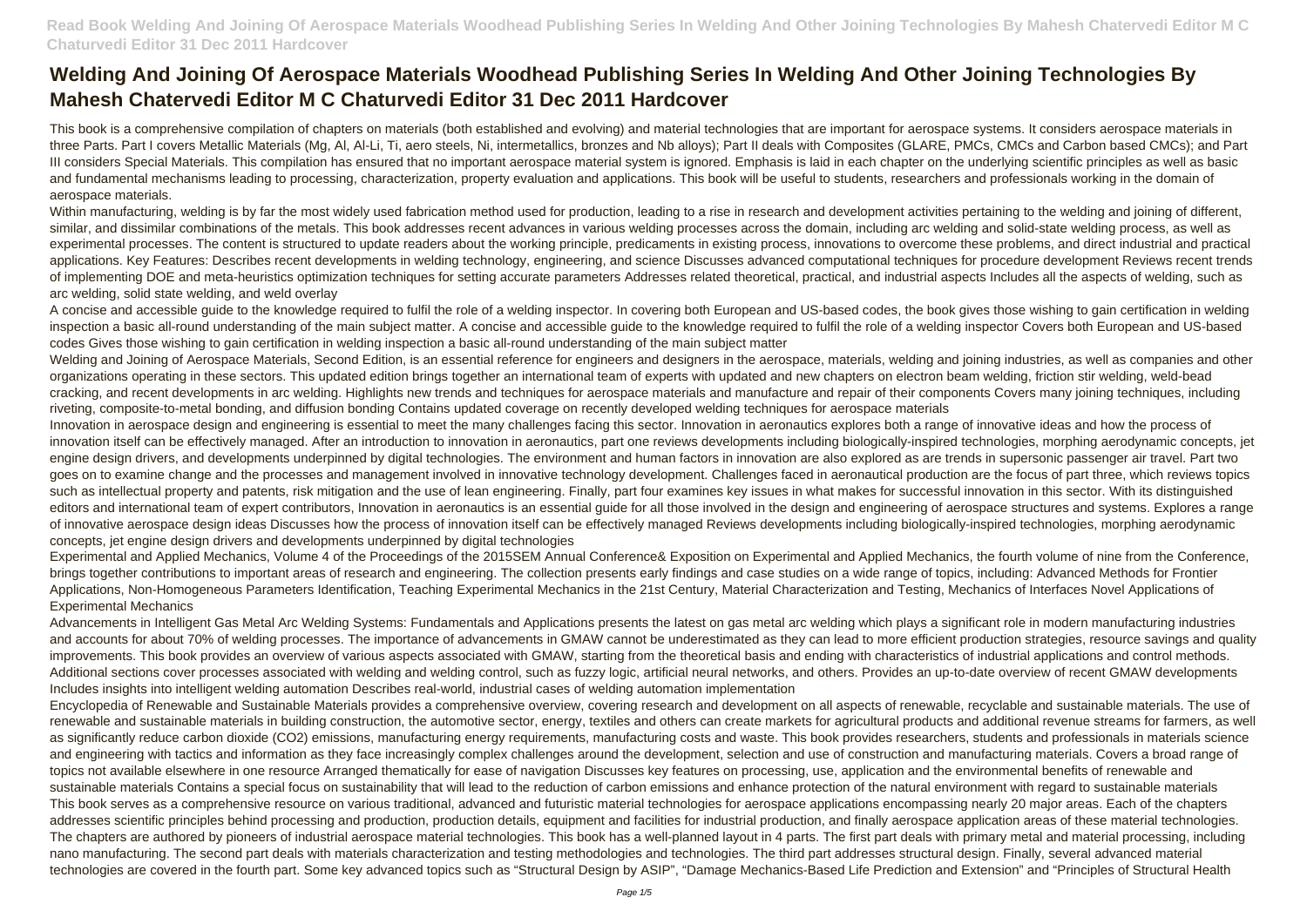### Monitoring" are dealt with at equal length as the traditional aerospace materials technology topics. This book will be useful to students, researchers and professionals working in the domain of aerospace materials.

This proceedings volume from the 2001 TMS Annual Meeting & Exhibition covers advances made in the area of scientific understanding of technological application of lightweight alloys. Papers focus on fundamental science as well as application and concentrate on scientific advances in aluminum, magnesium, titanium, and beryllium alloys and their composites. Processing, structure-property relationship, failure mechanisms, and advanced joining themes are also discussed.

This focus book is intended to introduce the Flux Bounded Tungsten Inert Gas Welding (FBTIG) process, which is a variant of Activated Tungsten inert gas welding process. The benefits of activating flux in the weld pool in enhancing the depth of penetration and underlying mechanisms for the same is explained in detail. The benefits of FBTIG process over other fusion welding process are highlighted. The scope for the FBTIG process to be adapted at the industrial level and the advancements in this field is detailed that enables the practicing engineers to exploit the same. Covers activated TIG process, role of activating fluxes in enhancing the depth of penetration Illustrates mechanisms associated with FBTIG process including arc constriction effect, insulation effect and reverse marangoni flow Discusses scope of FBTIG process for commercialization at the industry level Gives general overview of chronological advancements in the field of welding This book is aimed at graduate students, researchers and professionals in welding, manufacturing and engineering.

This book is intended, like its predecessor (The metallurgy of welding, brazing and soldering), to provide a textbook for undergraduate and postgraduate students concerned with welding, and for candidates taking the Welding Institute examinations. At the same time, it may prove useful to practising engineers, metallurgists and welding engineers in that it offers a resume of information on welding metallurgy together with some material on the engineering problems associated with welding such as reliability and risk analysis. In certain areas there have been developments that necessitated complete re-writing of the previous text. Thanks to the author's colleagues in Study Group 212 of the International Institute of Welding, understanding of mass flow in fusion welding has been radically transformed. Knowledge of the metallurgy of carbon and ferritic alloy steel, as applied to welding, has continued to advance at a rapid pace, while the literature on fracture mechanics accumulates at an even greater rate. In other areas, the welding of non-ferrous metals for example, there is little change to report over the last decade, and the original text of the book is only slightly modified. In those fields where there has been significant advance, the subject has become more quantitative and the standard of math ematics required for a proper understanding has been raised.

Rising demand for improved fuel economy and structural efficiency are the key factors for use of aluminum alloys for light weighting in aerospace industries. Precipitation strengthened 2XXX and 7XXX aluminum alloys are the key aluminum alloys used extensively in aerospace industry. Welding and joining is the critical step in manufacturing of integrated structures. Joining of precipitation strengthened aluminum alloys using conventional fusion welding techniques is difficult and rather undesirable in as it produces dendritic microstructure and porosities which can undermine the structural integrity of weldments. Friction stir welding, invented in 1991, is a solid state joining technique inherently benefitted to reduces the possibility of common defects associated with fusion based welding techniques. Weldability of various 2XXX and 7XXX aluminum alloys via friction stir welding was investigated. Microstructural and mechanical property evolution during welding and after post weld heat treatment was studied using experimental techniques such as transmission electron microscopy, differential scanning calorimetry, hardness testing, and tensile testing. Various factors such as peak welding temperature, cooling rate, external cooling methods (thermal management) which affects the strength of the weldment were studied. Post weld heat treatment of AL-Mg-Li alloy produced joint as strong as the parent material. Modified post weld heat treatment in case of welding of Al-Zn-Mg alloy also resulted in near 100% joint efficiency whereas the maximum weld strength achieved in case of welds of Al-Cu-Li alloys was around 80-85% of parent material strength. Low dislocation density and high nucleation barrier for the precipitates was observed to be responsible for relatively low strength recovery in Al-Cu-Li alloys as compared to Al-Mg-Li and Al-Zn-Mg alloys.

This books presents a current look at friction stir welding technology from application to characterization and from modeling to R&D. It is a compilation of the recent progress relating to friction stir technologies including derivative technologies, high-temperature applications, industrial applications, dissimilar alloy/materials, lightweight alloys, simulation, and characterization. With contributions from leaders and experts in industry and academia, this will be a comprehensive source for the field of Friction Stir Welding and Processing.

Friction stir welding (FSW) is a highly important and recently developed joining technology that produces a solid phase bond. It uses a rotating tool to generate frictional heat that causes material of the components to be welded to soften without reaching the melting point and allows the tool to move along the weld line. Plasticized material is transferred from the leading edge to trailing edge of the tool probe, leaving a solid phase bond between the two parts. Friction stir welding: from basics to applications reviews the fundamentals of the process and how it is used in industrial applications. Part one discusses general issues with chapters on topics such as basic process overview, material deformation and joint formation in friction stir welding, inspection and quality control and friction stir welding equipment requirements and machinery descriptions as well as industrial applications of friction stir welding. A chapter giving an outlook on the future of friction stir welding is included in Part one. Part two reviews the variables in friction stir welding including residual stresses in friction stir welding, effects and defects of friction stir welds, modelling thermal properties in friction stir welding and metallurgy and weld performance. With its distinguished editors and international team of contributors, Friction stir welding: from basics to applications is a standard reference for mechanical, welding and materials engineers in the aerospace, automotive, railway, shipbuilding, nuclear and other metal fabrication industries, particularly those that use aluminium alloys. Provides essential information on topics such as basic process overview, materials deformation and joint formation in friction stir welding Inspection and quality control and friction stir welding equipment requirements are discussed as well as industrial applications of friction stir welding Reviews the variables involved in friction stir welding including residual stresses, effects and defects of friction stir welds, modelling thermal properties, metallurgy and weld performance This book is a collection of state-of-the-art research works in the field of materials science. Specifically, the works deal with issues related to the welding, joining and coating of metallic materials. These methods are known as main processes in the field of metallurgy, and are usually applied in order to solve complex problems of joining metals or the fabrication of metallic surfaces with required properties and performance. The focus of this book is on metals such as aluminum, magnesium, titanium, various types of steel, intermetallics and shape memory alloys. These scientific works address microstructural evaluation, as well as the performance of the produced joints and coatings. Scientists from all over the globe have presented novel advances and possible solutions for metallic materials joints and coatings for applications in the automotive, aerospace, chemical and medical industries, among others.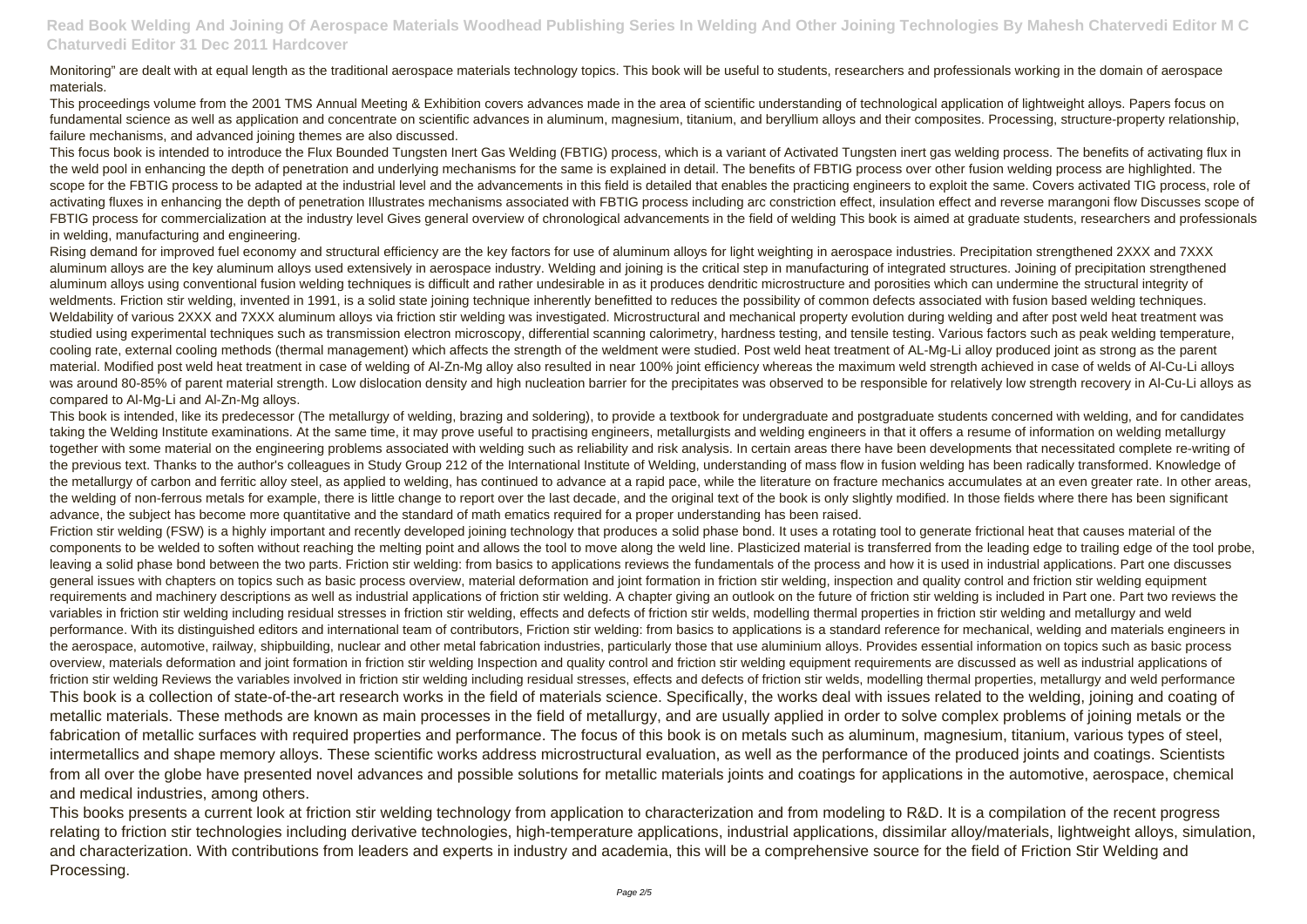# **Read Book Welding And Joining Of Aerospace Materials Woodhead Publishing Series In Welding And Other Joining Technologies By Mahesh Chatervedi Editor M C Chaturvedi Editor 31 Dec 2011 Hardcover**

Welding and joining techniques play an essential role in both the manufacture and in-service repair of aerospace structures and components, and these techniques become more advanced as new, complex materials are developed. Welding and joining of aerospace materials provides an in-depth review of different techniques for joining metallic and nonmetallic aerospace materials. Part one opens with a chapter on recently developed welding techniques for aerospace materials. The next few chapters focus on different types of welding such as inertia friction, laser and hybrid laser-arc welding. The final chapter in part one discusses the important issue of heat affected zone cracking in welded superalloys. Part two covers other joining techniques, including chapters on riveting, composite-to-metal bonding, diffusion bonding and recent improvements in bonding metals. Part two concludes with a chapter focusing on the use of high-temperature brazing in aerospace engineering. Finally, an appendix to the book covers the important issue of linear friction welding. With its distinguished editor and international team of contributors, Welding and joining of aerospace materials is an essential reference for engineers and designers in the aerospace, materials and welding and joining industries, as well as companies and other organisations operating in these sectors and all those with an academic research interest in the subject. Provides an in-depth review of different techniques for joining metallic and non-metallic aerospace materialsDiscusses the important issue of heat affected zone cracking in welded superalloysCovers many joining techniques, including riveting, composite-to-metal bonding and diffusion bonding. This collection presents fundamentals and the current status of friction stir welding (FSW) and solid-state friction stir processing of materials, and provides researchers and engineers with an opportunity to review the current status of the friction stir related processes and discuss the future possibilities. Contributions cover various aspects of friction stir welding and processing including their derivative technologies. Topics include but are not limited to: derivative technologies; high-temperature lightweight applications; industrial applications; dissimilar alloys and/or materials; controls and nondestructive examination; simulation; characterization.

Friction Stir Welding (FSW) is a solid state joining process which possesses a great potential to revolutionise the aerospace industries. Distinctive materials are selected as aerospace alloys to withstand higher temperature and loads. Sometimes these alloys are difficult to join by a conventional welding process but they are easily welded by FSW process. The FSW process in aerospace applications can be used for: aviation for fuel tanks, repair of faulty welds, cryogenic fuel tanks for space vehicles. Eclipse Aviation, for example, has reported dramatic production cost reductions with FSW when compared to other joining technologies. This magazine will discuss about the mechanical and microstructure properties of various aerospace alloys which are joined by FSW process.

The need for low weight and high performance structural materials has revolutionized the technology and has led to the emergence of new processes and methodologies. Friction stir processing (FSP), based on the principle of friction stir welding, is an emerging solid state metal working process. This technique causes intense plastic deformation and high strain rates in the processed material, resulting in precise control of the microstructure through material mixing and densification. FSP process has been successfully used for achieving significant grain refinement and enhancement of surface properties. The present work focuses on the study of behavior of Aluminium cast alloy (Al-6063) processed by the friction stir processing technique. Samples of FSP-ed aluminium were examined and their microstructures, microhardness, Rockwell hardnesss and impact strength were studied and compared with base metal Al-6063. Hardness tester was employed to evaluate the interfacial bonding between the particles and matrix by indenting the hardness with the constant load and constant time. Impact test was employed to know the Impact Strength of samples against the Impact of Hammer. Advanced aerospace structures depend to a large extent on new joining techniques. The highest possible material strength to weight ratio is an important demand. Advanced light materials such as titanium

Inertia friction welding is an important industrial joining technique for the production of axisymmetric components. Two parts, one rotating and the other stationary, are brought together under axial load and rotational kinetic energy stored in a flywheel is transformed into thermal energy and plastic deformation through friction at the interface between the work pieces. The process is quick and repeatable and generates good quality welds with a small heat affected zone (HAZ) One of the main objectives of this research was to produce a modelling tool that can be used to represent the welding of high strength aerospace alloys with particular reference to shaft applications. The commercial software DEFORM-2D was used as it contains a 2.5D modelling capability suitable for this application and can be easily used by industry. The aim of the process modelling tool is to reduce development time and cost by the use of a process modelling tool which would mean fewer development welds are required for new material combinations and geometries. Initial models created were based on the nickel-based superalloy, Inconel 718 and the capability was then extended to the high strength steels, AerMet 100 and S/CMV, which are suitable for aero-engine shaft applications. Material data required to run weld models was defined and a test programme commissioned in order to obtain the properties for the high-strength steels. Microstructural investigations, including continuous cooling and isothermal tests were also carried to determine phase transformation information that was relevant to the welding process. This included the presence of the "bainite nose", and the volume change associated with the martensite transformation on cooling. The latter was shown to have a significant effect on the residual stresses developed in as-welded components. The volume changes are shown to act as a stress relief of up to 1000MPa in the HAZ of the weld. Experimental testing, which included thermal imaging and thermocouple measurements, was carried out in order to gain more insight into the inertia friction welding of the high strength steels. This testing also included some tests using novel welding techniques to attempt to reduce the post-weld cooling rate and the effects of these techniques on the cooling rate are presented. These tests also provided data for validation of the weld model. The research concludes that DEFORM-2D can be used to model the IFW process between high-strength aerospace materials for aero-engine shaft applications and typical results show an error of  $\pm$ 15% with respect to the final upset value.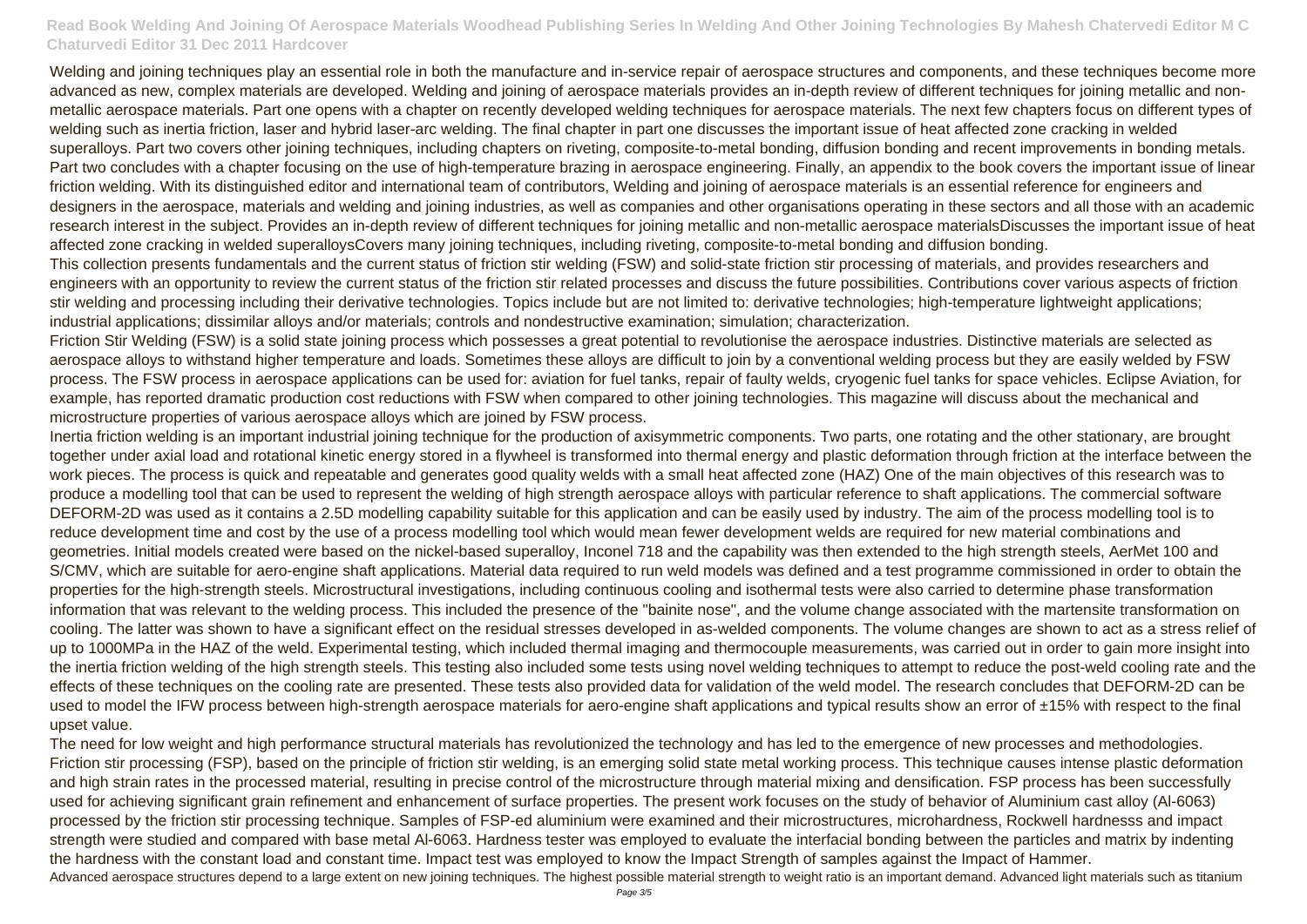## **Read Book Welding And Joining Of Aerospace Materials Woodhead Publishing Series In Welding And Other Joining Technologies By Mahesh Chatervedi Editor M C Chaturvedi Editor 31 Dec 2011 Hardcover**

alloys or plastic matrix composites are the answer as well as improved welding and adhesive bonding processes. Often the selection of the optimum joining technology is the prior condition for success in introducing advanced structural components in the aircraft industry. The Lecture Series presents improved or new, cost-effective welding methods for joints of high integrity and properties close to the parent metal. Progress in joining composites is discussed based on modern design principles. The Lecture Series was sponsored by the Structures and Materials Panel, and organised by the Consultant and Exchange Programme of AGARD. (Author).

Joining and welding are two of the most important processes in manufacturing. These technologies have vastly improved and are now extensively used in numerous industries. This book covers a wide range of topics, from arc welding (GMAW and GTAW), FSW, laser and hybrid welding, and magnetic pulse welding on metal joining to the application of joining technologies for textile products. The analysis of temperature and phase transformation is also incorporated. This book also discusses the issue of dissimilar joint between metal and ceramic, as well as the technology of diffusion bonding. Lightweight Composite Structures in Transport: Design, Manufacturing, Analysis and Performance provides a detailed review of lightweight composite materials and structures and discusses their use in the transport industry, specifically surface and air transport. The book covers materials selection, the properties and performance of materials, and structures, design solutions, and manufacturing techniques. A broad range of different material classes is reviewed with emphasis on advanced materials. Chapters in the first two parts of the book consider the lightweight philosophy and current developments in manufacturing techniques for lightweight composite structures in the transport industry, with subsequent chapters in parts three to five discussing structural optimization and analysis, properties, and performance of lightweight composite structures, durability, damage tolerance and structural integrity. Final chapters present case studies on lightweight composite design for transport structures. Comprehensively covers materials selection, design solutions, manufacturing techniques, structural analysis, and performance of lightweight composite structures in the transport industry Includes commentary from leading industrial and academic experts in the field who present cutting-edge research on advanced lightweight materials for the transport industry Includes case studies on lightweight composite design for transport structures

Advanced Welding and Deforming explains the background theory, working principles, technical specifications, and latest developments on a wide range of advanced welding-joining and deforming techniques. The book's subject matter covers manufacturing, with chapters specifically addressing remanufacturing and 3D printing applications. Drawing on experts in both academia and industry, coverage addresses theoretical developments as well as practical improvements from R&D. By presenting over 35 important processes, from plasma arc welding to nano-joining and hybrid friction stir welding, this is the most complete guide to this field available. This unique guide will allow readers to compare the characteristics of different processes, understand how they work, and create parameters for their effective implementation. As part of a 4 volume set entitled Handbooks in Advanced Manufacturing, this series also includes volumes on Advanced Machining and Finishing, Additive Manufacturing and Surface Treatment, and Sustainable Manufacturing Processes. Provides theory, operational parameters, and the latest developments in over 35 different processes Addresses new welding technologies such as additive manufacturing using wire and arc, as well as the latest developments in more traditional applications Introduces basic concepts in welding, joining and deformation in three introductory chapters, thus helping readers with a range of backgrounds engage with the subject matter

Provides an introduction to all of the important topics in welding engineering. It covers a broad range of subjects and presents each topic in a relatively simple, easy to understand manner, with emphasis on the fundamental engineering principles. • Comprehensive coverage of all welding engineering topics • Presented in a simple, easy to understand format • Emphasises concepts and fundamental principles Welding and joining techniques play an essential role in both the manufacture and in-service repair of aerospace structures and components, and these techniques become more advanced as new, complex materials are developed. Welding and joining of aerospace materials provides an in-depth review of different techniques for joining metallic and non-metallic aerospace materials. Part one opens with a chapter on recently developed welding techniques for aerospace materials. The next few chapters focus on different types of welding such as inertia friction, laser and hybrid laser-arc welding. The final chapter in part one discusses the important issue of heat affected zone cracking in welded superalloys. Part two covers other joining techniques, including chapters on riveting, composite-to-metal bonding, diffusion bonding and recent improvements in bonding metals. Part two concludes with a chapter focusing on the use of high-temperature brazing in aerospace engineering. Finally, an appendix to the book covers the important issue of linear friction welding. With its distinguished editor and international team of contributors, Welding and joining of aerospace materials is an essential reference for engineers and designers in the aerospace, materials and welding and joining industries, as well as companies and other organisations operating in these sectors and all those with an academic research interest in the subject. Provides an in-depth review of different techniques for joining metallic and non-metallic aerospace materials Discusses the important issue of heat affected zone cracking in welded superalloys Covers many joining techniques, including riveting, composite-to-metal bonding and diffusion bonding

Advanced welding processes provides an excellent introductory review of the range of welding technologies available to the structural and mechanical engineer. The book begins by discussing general topics such power sources, filler materials and gases used in advanced welding. A central group of chapters then assesses the main welding techniques: gas tungsten arc welding (GTAW), gas metal arc welding (GMAW), high energy density processes and narrow-gap welding techniques. Two final chapters review process control, automation and robotics. Advanced welding processes is an invaluable guide to selecting the best welding technology for mechanical and structural engineers. An essential guide to selecting the best welding technology for mechanical and structural engineers Provides an excellent introductory review of welding technologies Topics include gas metal arc welding, laser welding and narrow gap welding methods

This book presents recent material science-based and mechanical analysis-based advances in joining processes. It includes all related processes, e.g. friction stir welding, joining by plastic deformation, laser welding, clinch joining, and adhesive bonding, as well as hybrid joints. It gathers selected full-length papers from the 1st Conference on Advanced Joining Processes. Advanced Joining Processes: Welding, Plastic Deformation, and Adhesion brings together a range of advanced thermal, mechanical, and chemical methods of joining, offering an up-to-date resource for those looking to understand and utilize the very latest techniques. Efficient joining techniques are critical to a range of innovative applications, with technology in constant development. The first section of the book provides in-depth information on advanced welding techniques, including friction stir, explosive, ultrasonic, laser, electron beam, and computational weld analysis and fatigue of structures. The second section highlights key developments in joining by plastic deformation, adhesive bonding, and hybrid joining. The coverage of each technique is supported by practical guidance, detailed analysis, and finite element simulations. This is an essential reference for researchers and advanced students in joining, welding, adhesion, materials processing, mechanical engineering, plastics engineering, manufacturing, civil engineering, and automotive/aerospace engineering, as well as engineers, scientists, and R&D professionals, using joining, welding, and adhesion methods, across a range of industries. Presents the latest research findings and developments across welding, joining by plastic deformation, and adhesion Includes state-of-the-art methods, such as laser, ultrasonic and electron beam welding, hybrid joining, and the use of electromagnetic pulses Offers practical guidance, detailed analysis, and finite element simulations, for all techniques covered

This book contains eight chapters with original and innovative research studies in the field of grain boundaries. The results presented in the chapters of this book are very interesting and inspiring. This book